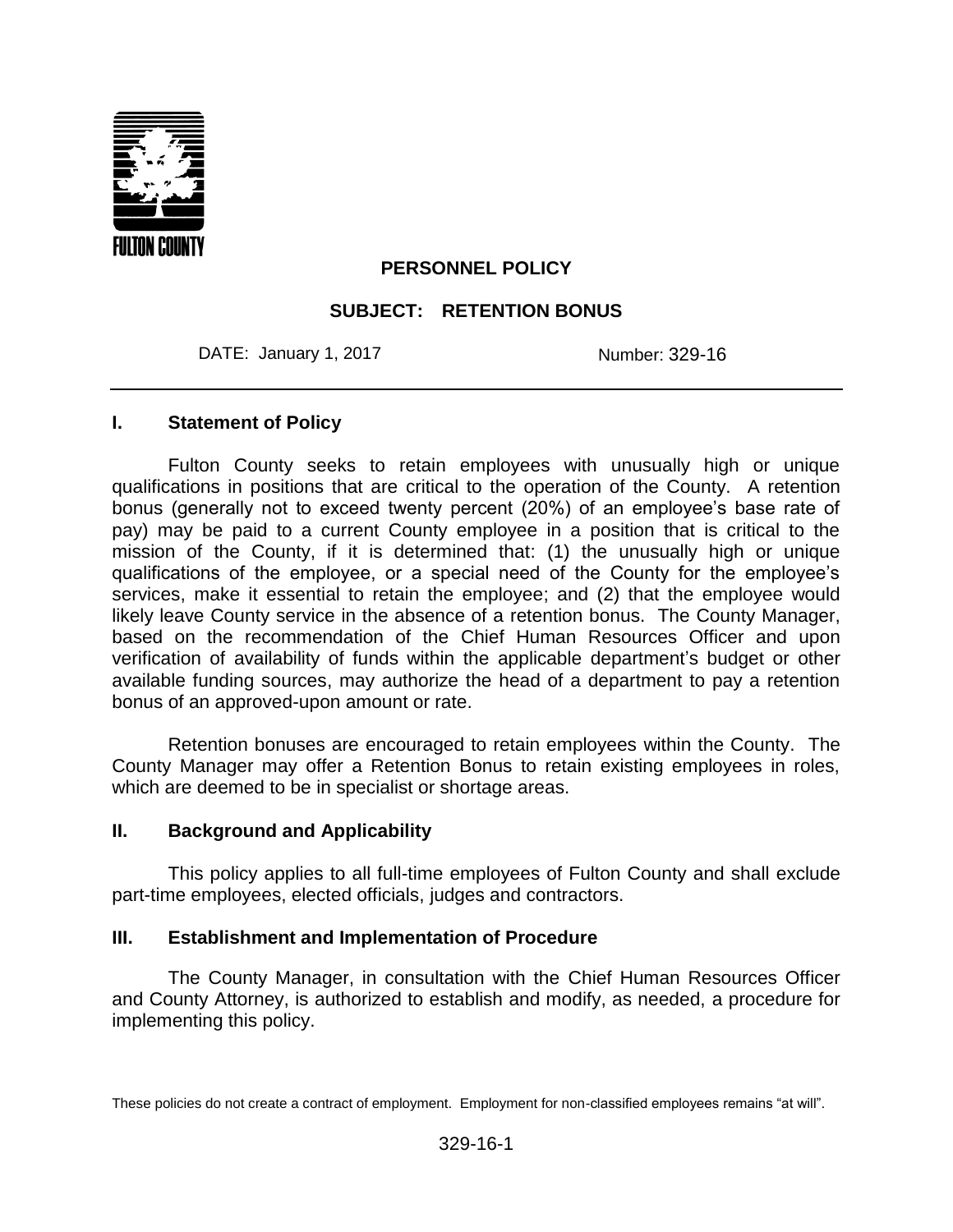

## **PERSONNEL PROCEDURE**

## **SUBJECT: RETENTION BONUS**

DATE: September 1, 2018 Number: 329-16

### **I. Retention Bonus Considerations**

The County Manager, based on the recommendation of the Chief Human Resources Officer and upon verification of availability of funds within the applicable department's budget or other available funding sources, may authorize an Appointing Authority to pay a retention bonus to an employee if:

- A. The unusually high or unique qualifications of the employee or a special need of the agency for the employee's services makes it essential to retain the employee in his or her position;
- B. The agency determines that, in the absence of a retention bonus, the employee would likely leave the County's service; and
- C. The employee enters into a written service agreement with the agency to complete a period of service in the position (discussed below).

### **II. Retention Bonus Requirements**

Payment of a retention bonus is contingent upon the employee entering into a written service agreement with the agency to complete a period of service, of at least twelve (12) months but not to exceed twenty-four (24) months, in a position.

## **III. Criteria in Determining the Amount of a Retention Bonus**

The decision to offer a retention bonus, the amount of the bonus to be offered and all associated details relating to the Retention Bonus, such as requirements for obtaining a retention bonus, will be determined by the Department of Human Resources Management, the Finance Department (for funding approval only) and approved by the County Manager.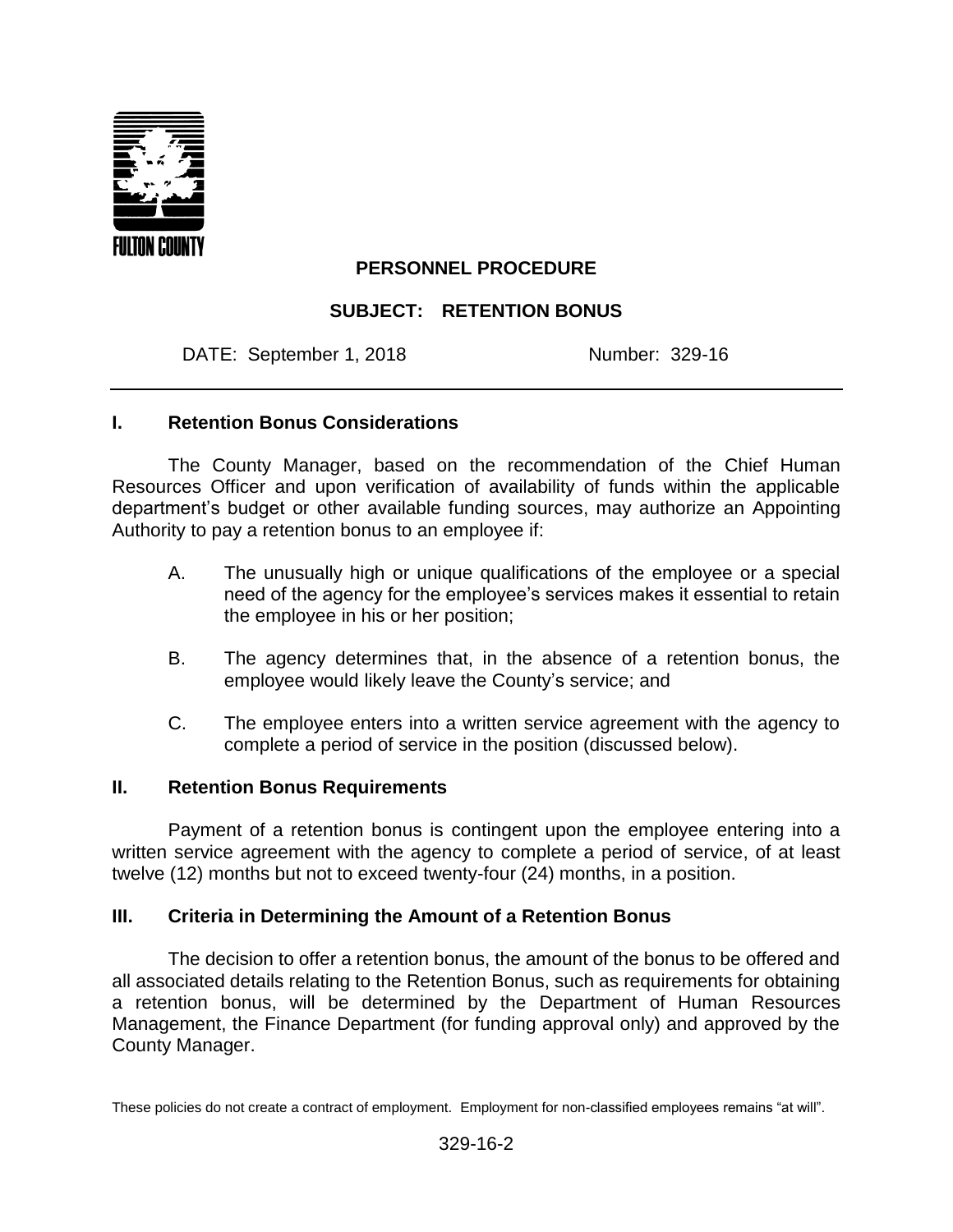The retention incentive rate may not exceed twenty percent (20%) of an employee's rate of base pay. With the recommendation of the Chief Human Resources Officer and approval of the County Manager, a request to exceed the existing caps may be submitted to the Board of Commissioners.

A Retention Bonus would normally be paid retrospectively at the end of a specific period(s) of unbroken service in a position or upon completion of a specific project.

- A. The specific retention period will be a minimum of twelve (12) months but may not exceed twenty-four (24) months.
- B. The retention bonus may also be paid on a bi-weekly basis during the specific period.

The continuation of a Retention Bonus is subject to the review of the Department of Human Resources Management, and the County reserves the right to not renew a Retention Bonus for an additional period (e.g. in the event that the County's position or the market changes). In the event the employee separates from the County or voluntarily departs the classification deemed to be a specialist or in a skills shortage, the following terms shall apply:

- A. If the separation or departure date is within the specified period of service or prior to the completion of the specific project, the employee will forfeit their right to the Retention Bonus and the bonus will not be paid. If money toward the Retention Bonus has been paid to the employee, the employee, at the discretion of the County Manager, may have to return the monies paid toward the Retention Bonus.
- B. If the separation or departure date occurs after the specified period of service or after completion of the specific project, the Retention Bonus will be paid.

## **IV. Salary Adjustment Following Completion of the Period of Service or Specific Project**

No employee shall receive a retention bonus more than once while serving in the same position. Upon completion of the specific period of service or the specific project, however, the employee's base rate of pay for that position may be adjusted by the amount of the retention bonus, at the discretion of the County Manager and subject to the availability of funds within the departmental budget**.**

# **V. Clarification and Discretion**

If clarification is required, an Appointing Authority Department Head, and/or employee should contact the Department of Human Resources Management and speak